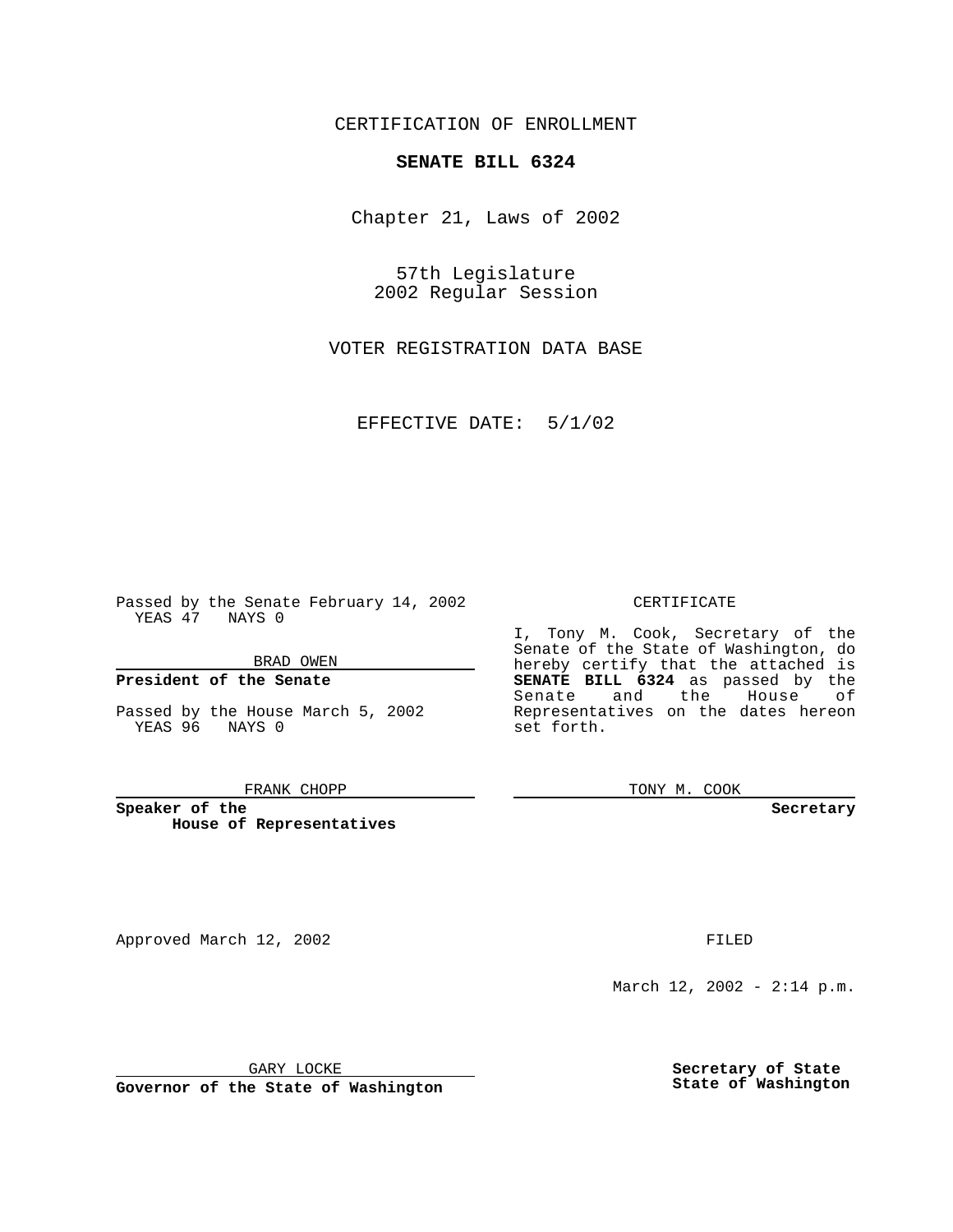# **SENATE BILL 6324** \_\_\_\_\_\_\_\_\_\_\_\_\_\_\_\_\_\_\_\_\_\_\_\_\_\_\_\_\_\_\_\_\_\_\_\_\_\_\_\_\_\_\_\_\_\_\_

\_\_\_\_\_\_\_\_\_\_\_\_\_\_\_\_\_\_\_\_\_\_\_\_\_\_\_\_\_\_\_\_\_\_\_\_\_\_\_\_\_\_\_\_\_\_\_

Passed Legislature - 2002 Regular Session

### **State of Washington 57th Legislature 2002 Regular Session**

**By** Senators Gardner, Horn, T. Sheldon, Roach, McCaslin, Winsley and Hale; by request of Secretary of State

Read first time 01/15/2002. Referred to Committee on State & Local Government.

 AN ACT Relating to a statewide voter registration data base; adding a new section to chapter 29.04 RCW; creating a new section; providing an effective date; providing an expiration date; and declaring an emergency.

BE IT ENACTED BY THE LEGISLATURE OF THE STATE OF WASHINGTON:

 NEW SECTION. **Sec. 1.** The legislature recognizes that national task forces studying election issues have identified statewide voter registration systems as important tools for protecting the integrity of elections, and it is likely that federal funds will be made available for states that employ statewide voter registration systems. Therefore, the legislature finds a need for the state of Washington to begin the process of creating such a system.

 NEW SECTION. **Sec. 2.** A new section is added to chapter 29.04 RCW to read as follows:

 (1) The office of the secretary of state shall work in conjunction with the county auditors of the state of Washington to initiate the creation of a statewide voter registration data base. The secretary of state shall identify a group of voter registration experts whose